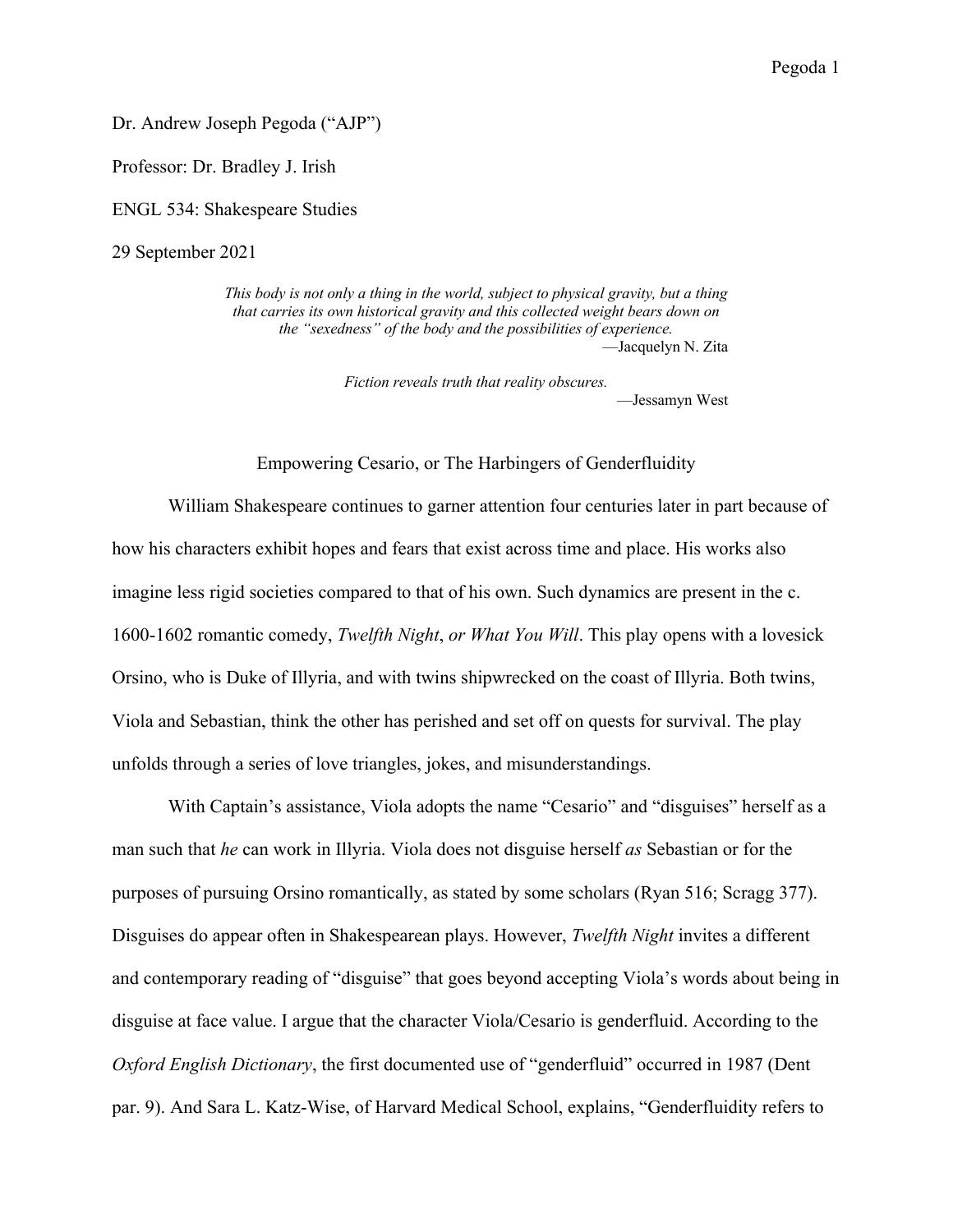change over time in a person's gender expression or gender identity, or both. That change might be in expression, but not identity, or in identity, but not expression. Or, both expression and identity might change together" (par. 4).

Specifically, by using the extant text alone, by reading in 2021 and using reader response theory, and by using contemporary concepts from critical race theory, feminist theory, and queer theory—intersectionality, positionality, and performativity—to shed light on the play, I articulate a reading somewhat counter to and further than what is found in existing scholarship. For instance, William C. Carroll recognizes how *Twelfth Night* explores "the artificiality of gender definitions" but nonetheless talks about the play in terms of disguises and mistaken identities and uses scare quotes when talking about Viola/Cesario as two individuals (187-189). Mary Jo Kietzman gives Cesario independent agency but maintains that Viola is acting (263-264). Robert Kimbrough argues that *Twelfth Night* is one of Shakespeare's many plays that make use of androgyny. Without much explanation, he writes, "As a result, she can be Viola and Sebastian, woman and man, at the same time"  $(21, 27-31)$ .

My reading shows that Cesario is not "Viola in disguise" and recognizes that Viola not a "crossdressing woman" or merely acting. Further, while Kimbrough's argument is greatly appreciated and generally ahead of its time, his argument comes from the early 1980s, before the concepts used in this paper existed. I also find no evidence in the play that Viola and Cesario coexist. Said directly and simply, my reading is that Viola/Cesario is sometimes a woman and sometimes a man, depending on circumstances and on proximity to power.

"Intersectionality," according to Patricia Hill Collins and Sirma Bilge, "investigates how intersecting power relations influence social relations...as well as individual experiences…. [and] views categories of race, class, gender, sexuality, nation, ability, ethnicity, and age—among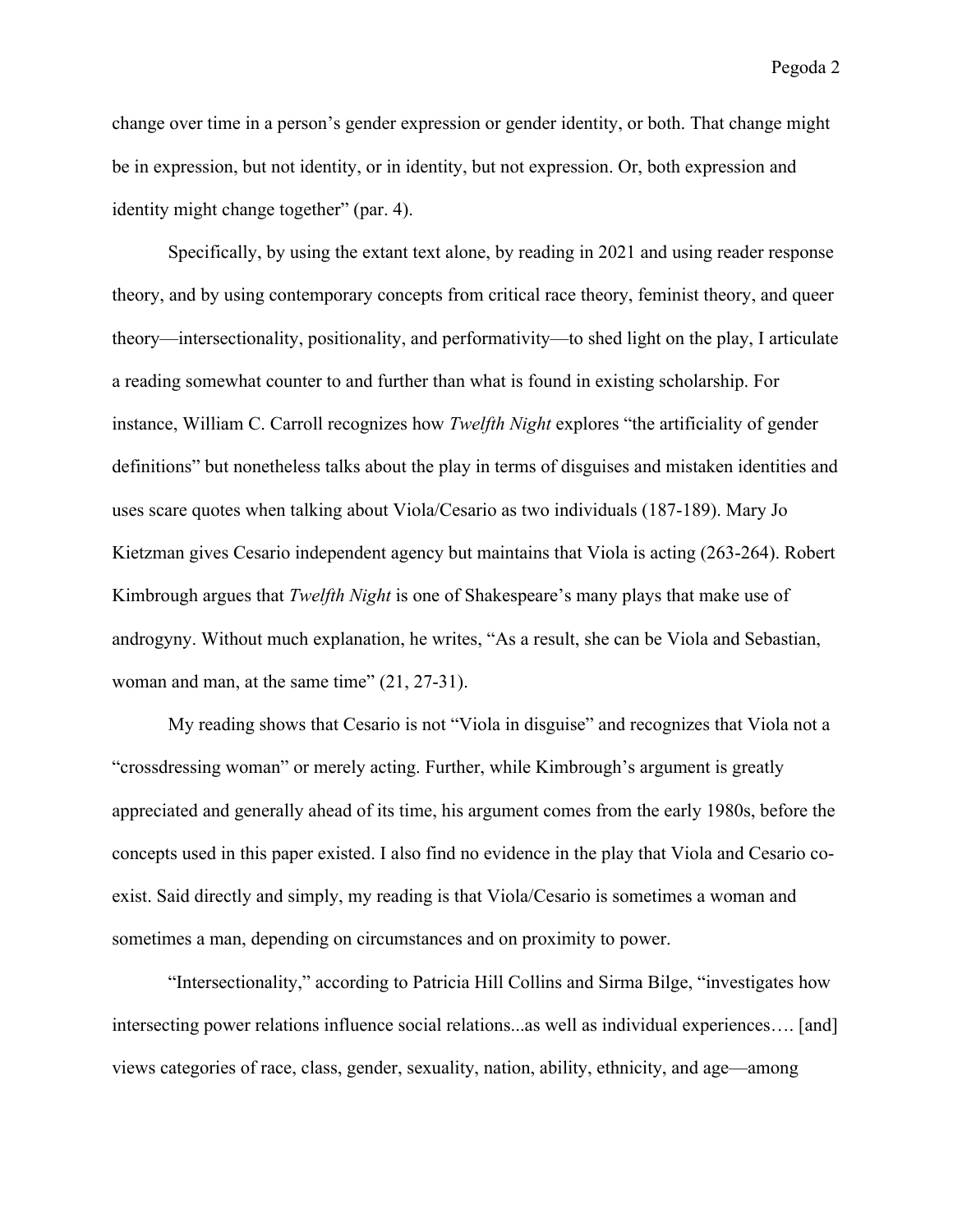others—as interrelated and mutually shaping one another" (2). In other words, every person has identities that are privileged by society and others that are oppressed: Identities interact to create what is permissible and how a person is treated. Shakespeare's Viola is introduced for the first time and readers almost immediately learn a vital aspect of this character's (assumed) identity from Captain: "This is Illyria, *lady*" (Shakespeare 1.2.2; emphasis added). Viola immediately asks, "And what should I do in Illyria?," suggesting that she has limited resources and has no expectation of rescue (1.2.3). Viola's immediate interest in serving Olivia and then interest in serving Orsino further suggests that Viola is accustomed to such work and not that more in the trajectory of an inventor, leader, or writer. In other words, she is not dependent on a life of leisure, and has not lived with a staff ready to meet her every demand. Her willingness to do physical labor underscores that she is able-bodied enough for said work. Given the conversation between Viola and Captain in Act 1 Scene 2, we also know she is literate and can communicate in the socially-expected, normative way in Illyria. In the same initial scene, Viola begs of Captain: "Conceal me what I am, and be my aid / For such disguise as haply shall become / The form of my intent. I'll serve this duke. / Though shalt present me as an eunuch to him" (1.2.56- 59).

Thus, Viola/Cesario is an able-bodied literate Illyrian. <sup>1</sup> "Genderfluid" also needs to be added to this set of intersectional identities. While "gender" and "genderfluid" are both concepts dating back only a few decades and all queer categories of identity such as "genderfluid" are very much in the domain of unsteady knowledge, seeing Viola/Cesario as genderfluid—or as a person with very real, actualized identities and/or behaviors that can fluctuate at any time depending on any number of tangible and intangible reasons—reveals a more powerful and

<sup>&</sup>lt;sup>1</sup> Given that Viola/Cesario believes her/his brother has died, an unexplored aspect of identity certainly includes depression or anxiety but such would still allow for what I coined as "cripnormativity" (Pegoda).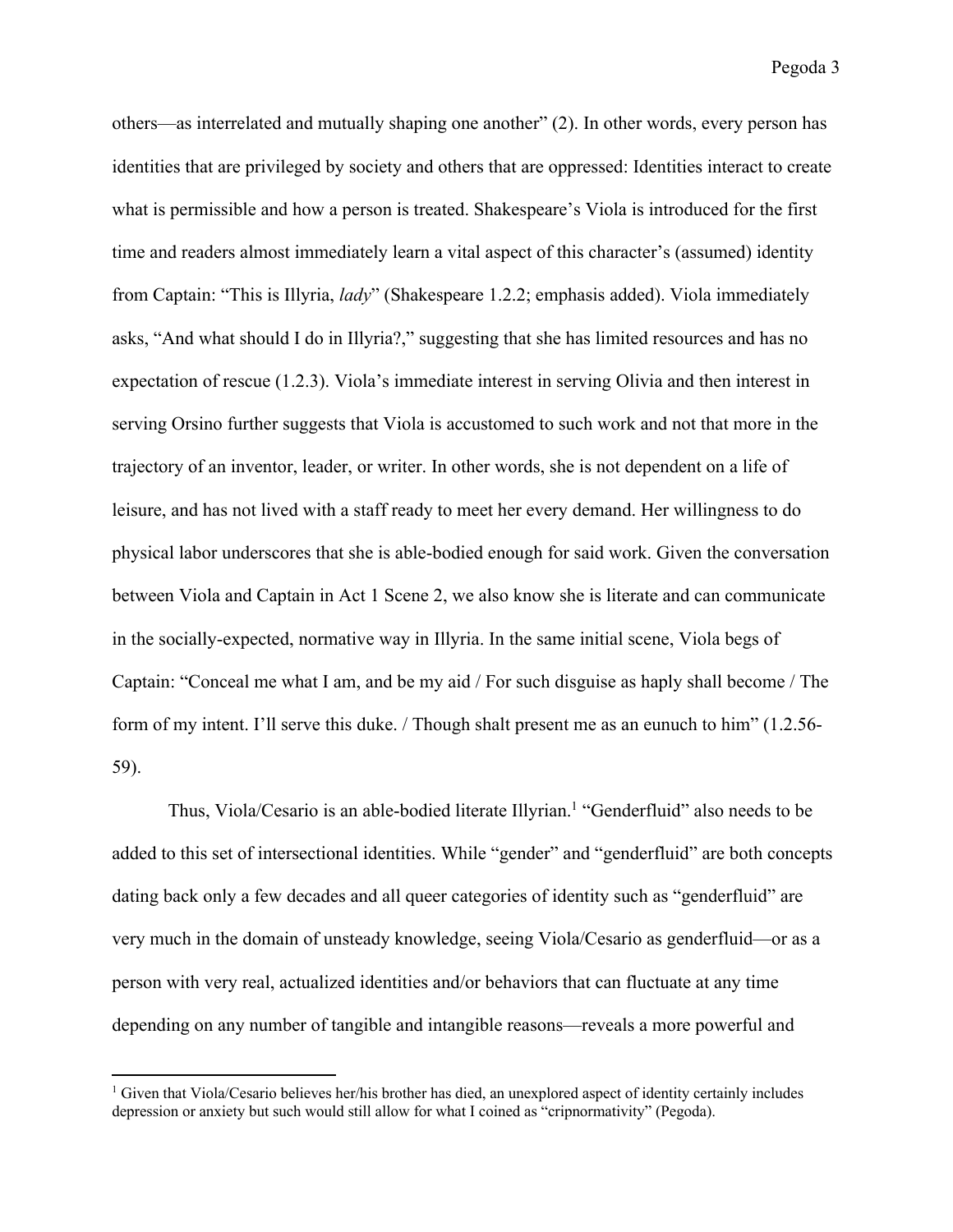complex character with a full identify than one who is merely "disguised" as a man or one who merely cross-dresses as Casey Charles suggests (124-127).

Viola freely, immediately, and without hesitation *becomes* Cesario, a man, in order to serve Orsino. No one forces Viola to articulate this new identity. Specifically recognizing that Viola even initiates this change is important. Viola also understands that there are often personal sacrifices made while crafting one's identity: "It may be worth thy pains, for I can sing / And speak to him in many sorts of music" (Shakespeare 1.2.60-61). Throughout *Twelfth Night*, Viola/Cesario never experiences any kind of identity crisis, or at least nothing more than a passing predicament given her "thou art a wickedness" speech (2.2.27). Seemingly, then, Viola (as a woman) has little core investment in womanhood and can just as easily live as Cesario (a man)—culturally, socially, and politically. Viola/Cesario is genderfluid.

Cesario, not Viola, is the character readers interact with the most. Viola only appears in Act 1 Scene 2, the initial scene introducing this character; in Act 1 Scene 4 Lines 45-46 ("Yet a barful strife! / Whoe'er I woo, myself would be his wife"); in Act 3 Scene 4 Lines 314-316 ("A little thing / would make me tell them how much I lack of a / man"); and in the concluding Act 5 Scene 1 beginning with Lines 261-262 ("If nothing lets to make us happy both / But this my masculine usurped attire"). The only important reference to time comes from Orsino in Act 5, Scene 1: "Three months this youth [i.e., Cesario] hath tended upon me" (5.1.99). Thus, over the course of months, Viola/Cesario adopts and announces ownership of not just masculine clothing but masculine cultural and social behavior and maintains this while engaging in onstage and offstage behaviors such as eating, socializing, and working. Only twice outside of the opening and closing does Cesario shift back to Viola but while still adorned in what she/he (and his/her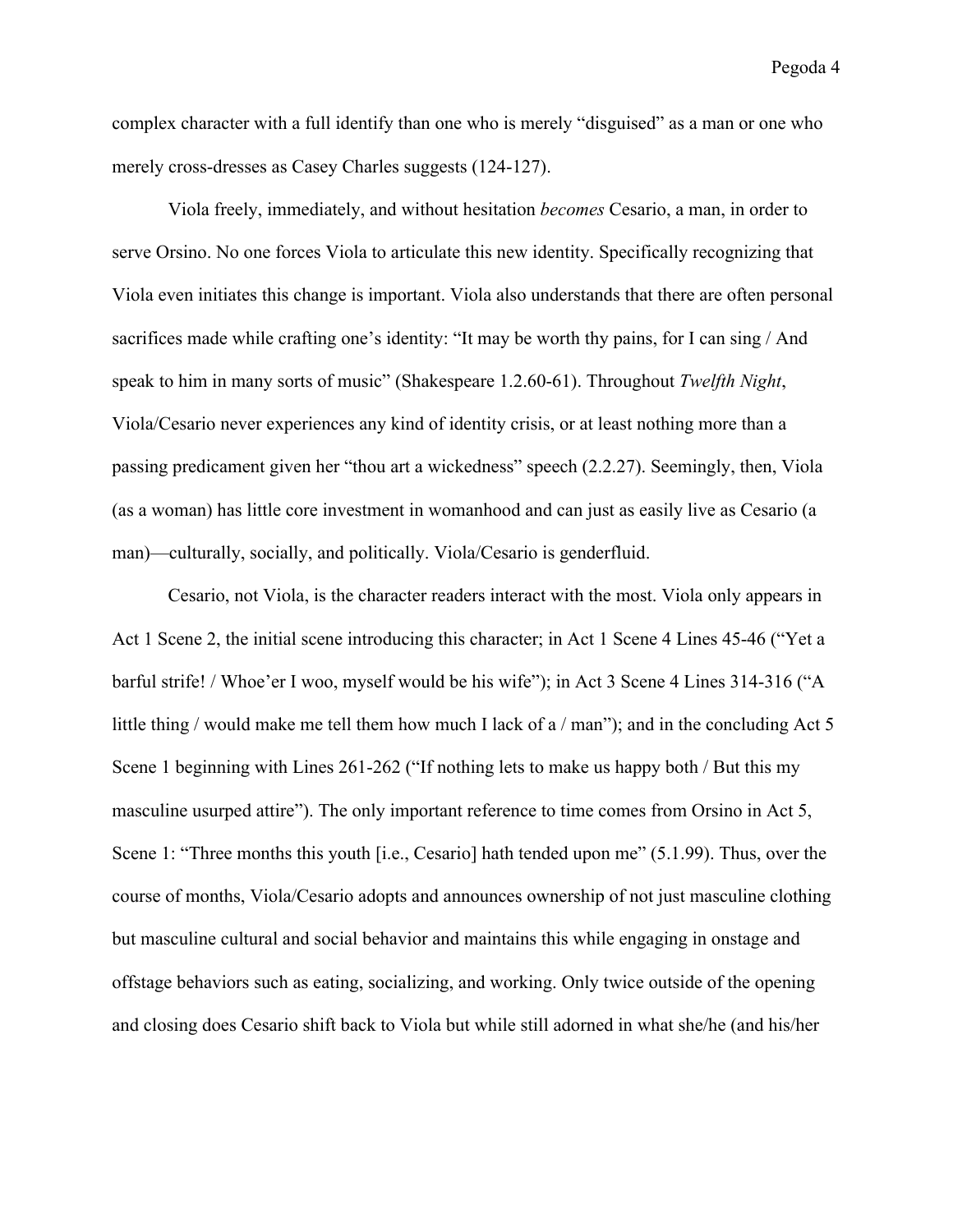society) deems masculine attire. The shifts both come at very brief moments of doubt or of worry but with Cesario determined and hoping to avoid being made to exit genderfluidity.

The feminist concept of "positionality" also sheds light on *Twelfth Night* and genderfluidity. Whereas "intersectionality" looks at how identities interact to create political and social realities, "positionality" looks at what identities mean, at how these meanings vary by time and place, and at how society positions such as privileged and/or oppressed. Frances A. Maher and Mary Kay Tetreault write, "By positionality we mean…that gender, race, class, and other aspects of our identities are markers of relational positions rather than essential qualities" (118). Positionality helps to understand and to theorize Viola's shift to being Cesario for almost the entire play. Only by shifting to a masculine identity can Cesario, not Viola, acquire work in Illyria. As a man, Cesario also has seemingly unfettered access to Illyria and is the only one to interact with almost all the characters, interactions enabled by being genderfluid, enabled by understanding how to navigate power dynamics.

Positionality further helps understand the concluding shift from Cesario back to Viola and the resulting loss of autonomy. As a man, our genderfluid character's relationship with Orsino is that of employee; as a woman, the relationship changes instantly to that of wife: "Your master quits you; and for your / service done him / ….Here is my hand. You shall from this time be / Your master's mistress" (Shakespeare 5.1.337-343). While there is a preexisting crush or perhaps, given the accelerated timeline found in comedies, even love that Viola has toward Orsino, Viola's mechanism for everyday survival changes and her power is taken away—she is not even asked if she wants to get married and from contemporary conceptions, the absolute power differences preclude even the possibility of consent. While Cesario, Oliva sees a persistent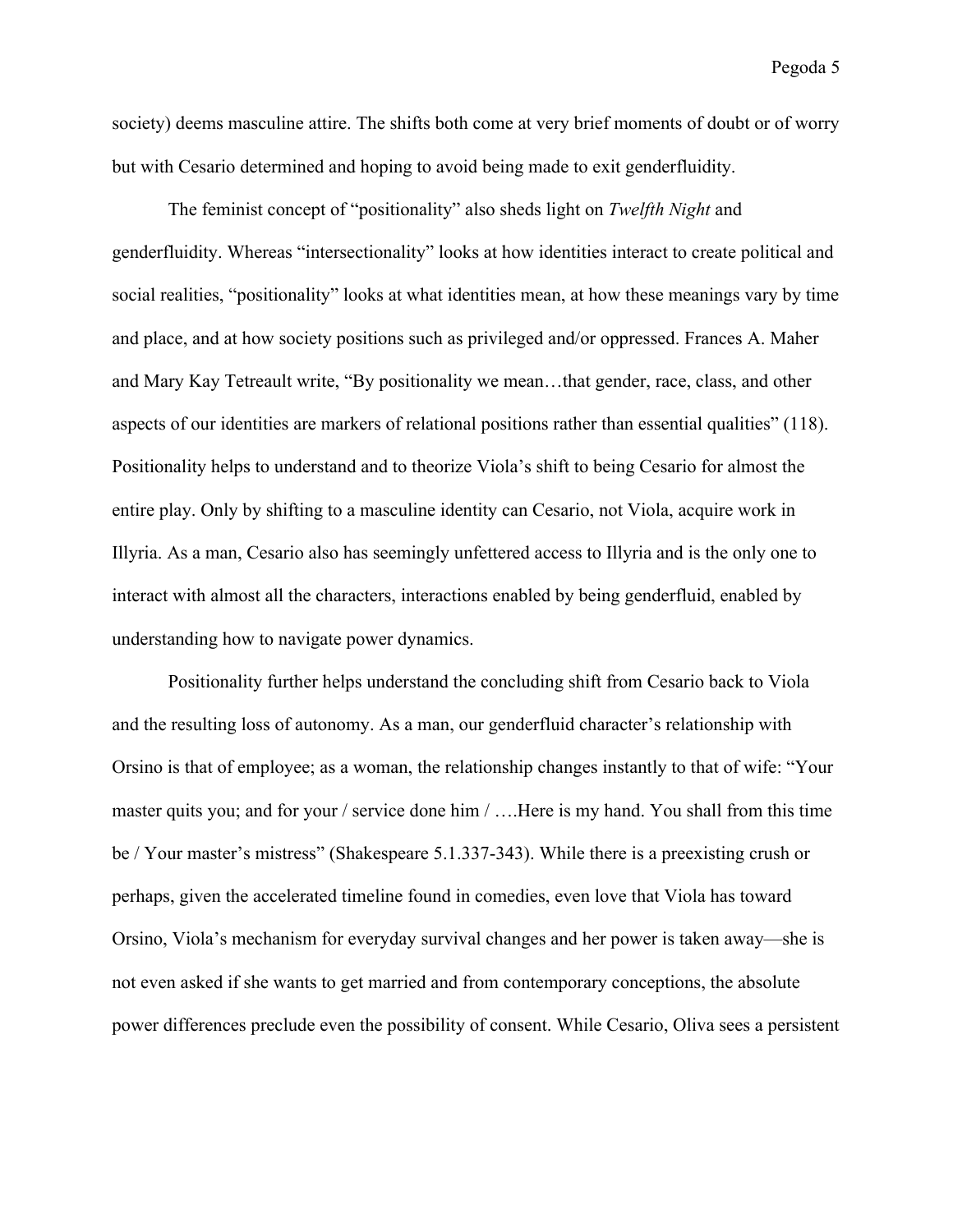messenger from Orsino with whom she falls in love. When Viola, Olivia's gaze changes. Cesario/Viola instantly becomes an equal. Olivia announces: "A sister! You are she" (5.1.344).

Certainly, Viola does not have much choice but to become Cesario, but that she/he does so without stress and without being threatened, at the very least suggests that switching from Viola to Cesario and back is not a problem. And when the switches occur, Viola/Cesario and Cesario/Viola do so with complete ease. Further, that Olivia, Orsino, Sebastian, and everyone else have almost no reaction to learning that Cesario is also Viola is significant and speaks to a fictional Shakespearian world, a stage where actual fluidity and manifesting different identities is just accepted within prevailing mores or is nothing more than an aberration of folkways.

"Performativity" is the final concept offered in my essay to help articulate how and why Viola/Cesario can be read as a genderfluid character. In particular, "performativity" offers proof that Viola *is* a woman, and Cesario *is* a man. Citing John Austin's and Judith Butler's scholarly innovations, Andrés R. Amado explains that "gender is performative" (par. 8) He continues, "This is not to say that gender isn't real or is inconsequential. On the contrary, gender is real because of persistent performances of gender norms that consolidate personal and social conceptions of gender" (par. 8). From the perspective of performativity, said simply: Behavior creates gender, and behavior and gender are each socially constructed. Through his work as Orsino's messenger and all the resulting interactions with Andrew, Antonio, Fool, Malvolio, Mary,<sup>2</sup> and Toby, Cesario's behaviors and interactions create and reinforce the manhood aspect of this genderfluidity. Others recognize Cesario's appearance (even as it includes aspects of androgyny), mannerisms, and labor as being that of a man and address him as "lad," as "young man," as "sir," as "boy," and/or as "gentleman" dozens of times (Shakespeare 1.4.32, 1.5.101,

 $2$  In the text, this character is listed as "Maria"; however, here I use "Mary" because that is how she introduces herself to audiences (and to Andrew): "My name is Mary, sir" (Shakespeare 1.3.53).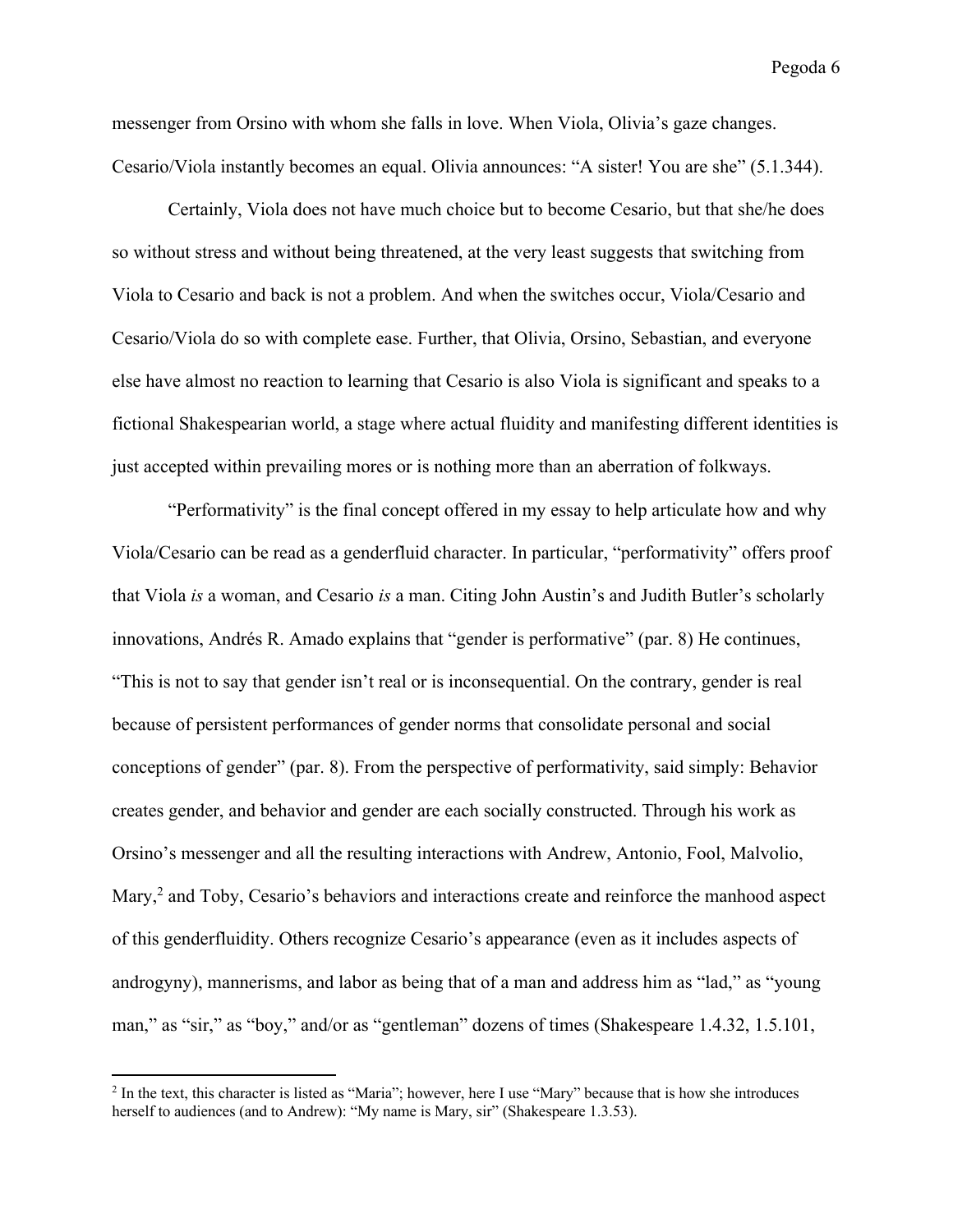1.5.175, 2.4.28, 3.3.70). Such pronouncements also create and reinforce gender and that gender is performative: Every attempt to woo Oliva for Orsino, for example, further establishes and perpetuates Cesario's manhood and his compulsory subservience. Every public conversation Cesario has further establishes his manhood. These arguments stand in sharp contrast to Nancy Lindheim: "Viola is male only in attire and in the extroverted confidence of her address….[her] constant asides and speeches remind us that her fears or desires are those conventionally ascribed to women and girls" (682).

Working from ideas of performativity, we can also revisit arguments made by academics, such as Jami Ake, Casey Charles, and Nancy Lindheim. They tend to find homoeroticism between Cesario/Viola and Olivia (Ake 376; Charles 133; Lindheim 696). Such scholars searching for queer useable pasts tend to emphasize that Cesario is "really" a woman, or they focus on how in the original seventeenth-century stage performances Cesario is a man pretending to be a woman pretending to be a man and that Olivia is a man pretending to be a woman. Performativity invites a different reading and allows for simply accepting Olivia and Viola as women and Cesario as a man. By allowing for Viola/Cesario to be genderfluid we can better appreciate each aspect of her/his identity. In the interactions that sometimes prompt homoerotic readings, the interaction are between a man (Cesario) and a woman (Olivia). Scholars also argue that queer eroticism occurs in moments such as when Antonio tells Sebastian, "I do adore thee so" (Charles 136-137; Lindheim 686; Shakespeare 2.1.46). But, this depends on seeing language as sexual. As maintained by Micheal Paramo, attraction comes in various forms and need not be sexual or erotic (par. 1-9).

We can now fully visit one of the important, and potentially objectionable, arguments advanced here: a rejection of Viola's/Cesario's words that she/he is using a "disguise." This self-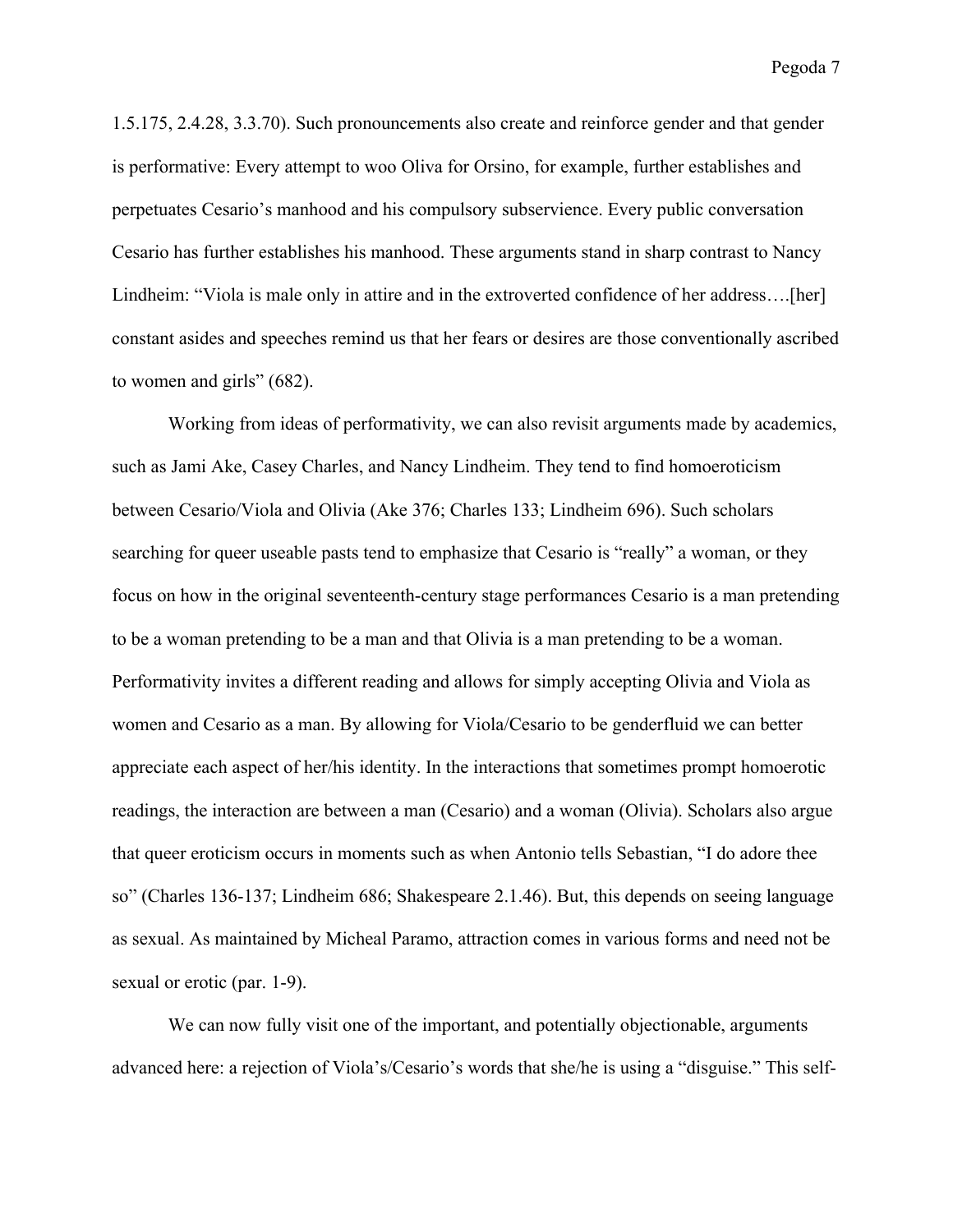description warrants more thought. I am not suggesting that Viola/Cesario is dishonest with audiences but that, working from performativity, he/she does not realize how much the "disguise" actually transforms her/him. Viola discusses the "disguise" once, shortly after landing in Illyria. And Cesario discusses the "disguise" once after unwittingly becoming the target of Olivia's affection: "I am the man. If it be so, as 'tis, / Poor lady, she were better love a dream. / Disguise, I see thou art a wickedness" (Shakespeare 2.2.25-27). (And it should be noted that Lindheim's previously cited assertion that such asides and speeches are constant is clearly inaccurate.) Despite this brief self-critique, Cesario maintains and gives further into the "disguise" because of the aforementioned change in positionality that comes with such masculine identities. This suggests that "wickedness" can be negotiated or that Cesario/Viola are admittedly imperfect. And recognizing the struggles contemporary genderfluid people face, this "thou art a wickedness" could be a moment of what could be named proto-internalized queerphobia. While not working from a position of genderfluidity but androgyny, Kimbrough reaches a similar conclusion, writing, "Viola's disguise does not turn out to be a total 'wickedness.' It merely covers those parts of her that too often prevent society from accepting women as human beings" (31).

Ultimately, I reject "disguise" phraseology when thinking about *Twelfth Night*'s Viola/Cesario because it limits possible thinking and ignores that Cesario's actions and social, political roles make him a man within the context of how sex/gender is constructed in the play. Behavior, indeed, creates gender. If Viola is only disguised as Cesario and not genderfluid, *she* would likely make a mistake at some point that would require explanation, but no such mistakes are made. Viola and Cesario are each coherent and effectively distinct characters, so much so that her/his twin brother, Sebastian, does not recognize his sibling: "Of charity, what kin are you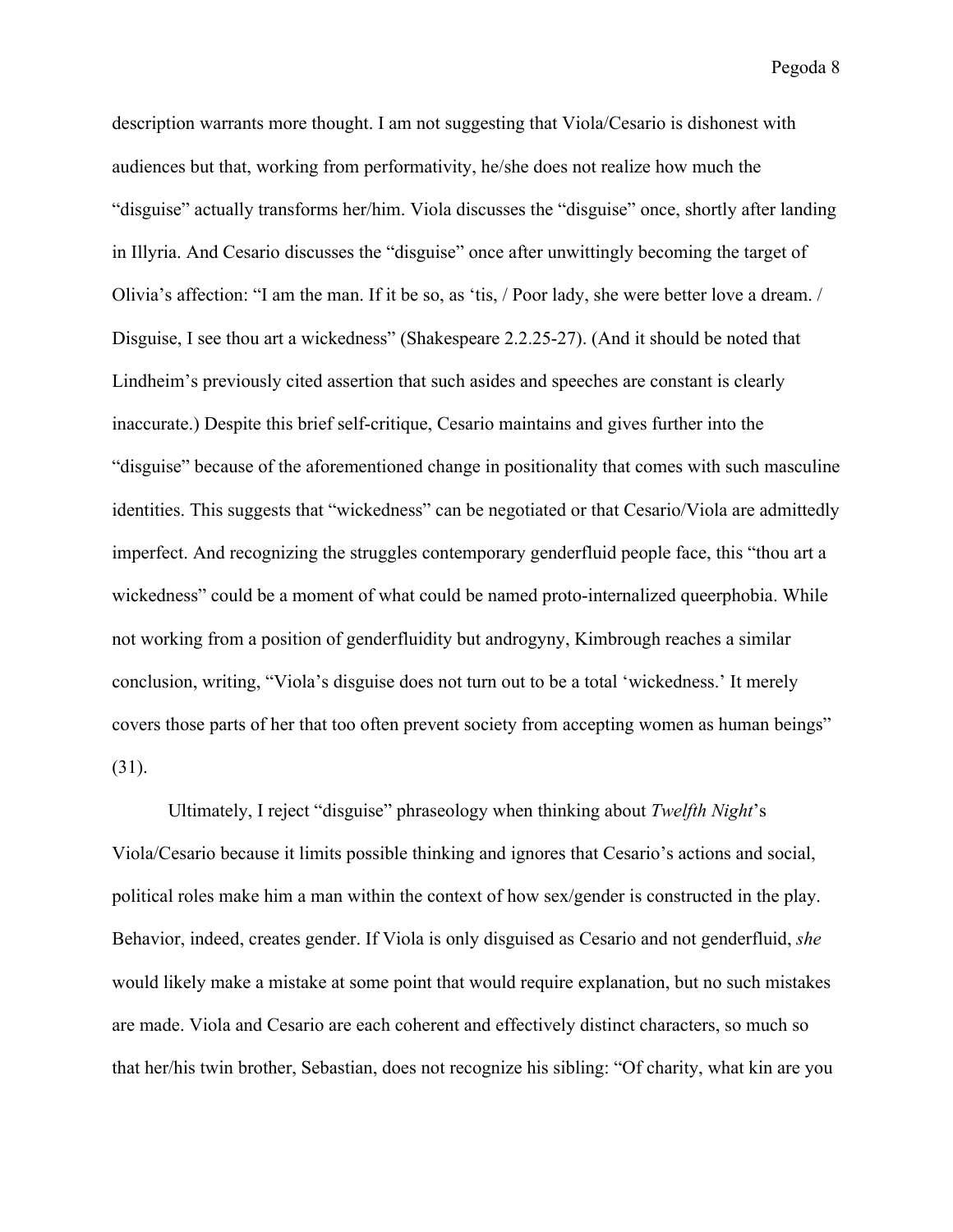to me? / What countryman? What name? What Parentage?" (Shakespeare 5.1.241-242). It should be further noted that working from ideas of performativity and that when acknowledging the power of society, every character is effectively "disguised" in some way or another. Antonio, Mary, and Olivia, for instance, each 'perform' according to the standards of Illyria. The difference between them and between Viola/Cesario is that she/he realizes such and uses said power to navigate survival. And most importantly, accepting the identity people announce and claim for themselves is vital. Cesario's identity could not be clearer. For example, he tells us "I am a gentleman," "I am the man," "…were I a woman," "We men…" (1.5.283, 2.2.25, 2.4.119, 2.4.128). He also tells Olivia (and readers), "I am not what I am," meaning there is a gap between who Cesario actually is and who Olivia thinks Cesario is (3.1.148). And while Shakespeare almost certainly was not directly thinking about what people currently call genderfluidity, the textual evidence is available for such a reading and is further warranted by prior precedent in literary theory established by Roland Barthes (145). Thus, I embrace interpreting "I am now what I am" as "I am genderfluid, not [just] a man."<sup>3</sup>

While my argument in this essay provides a reading with an alternative way of seeing "disguise," Viola/Cesario, and *Twelfth Night*, I am not suggesting this methodology could (or should) automatically be transposed to the rest of the play or to Shakespeare's other twenty-five works that make use of disguises in some form or another (Kreider 167). In *Twelfth Night*, Feste, the Fool, adorns a disguise that does not signify genderfluidity. While functioning as Sir Topas, Feste participates in Mary's on-going prank by tormenting Malvolio: "Fare thee well. Remain thou still in darkness" (4.2.59). In the case of *The Merchant of Venice*, Jessica hates her father, Shylock: "But thought I am a daughter to his blood, / I am not to his manners" (Shakespeare

<sup>&</sup>lt;sup>3</sup> An adaptation with the additional components of a mixed race, passing Cesario would be fascinating, too.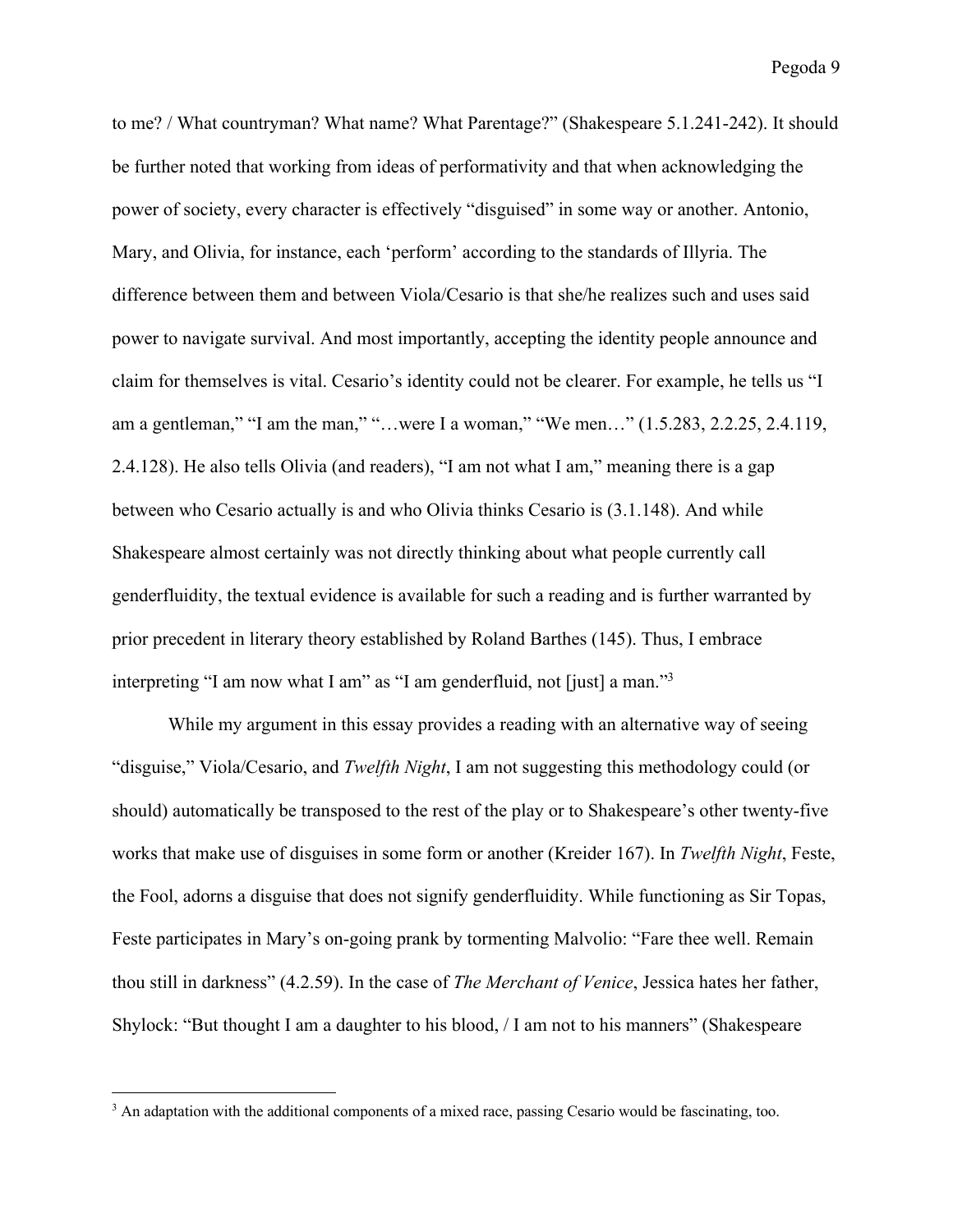2.3.18-19). She assumes "the lovely garnish of a boy" specifically to steal money before marrying Lorenzo: "I will make fast the doors and gid myself / With some more ducats, and be with you straight" (2.6.47, 2.6.51-52). Jessica deliberately adopts a disguise to manipulate and mislead and to get what she wants. Jessica is not genderfluid. Similarly, when Portia disguises herself a male lawyer, Balthazar, and disguises her maid, Nerissa, as a male lawyer's assistant, room for a genderfluid-based analysis does not exist. Even though while disguised as a man others believe Portia to be the man Balthazar, Portia performs duties reserved for men, and Portia is addressed as "sir," a case cannot be made for genderfluidity because the male persona—the disguise—only helps her get what she wants (and serves to further dehumanize Shylock): "I have within my mind / A thousand raw tricks of these bragging jacks / Which I will practice" (3.4.79-81, 4.1.419). As for her maid, Nerissa has no choice but to obey: "I have work in hand / That you yet know not of" thus completely precluding any genderfluidity (3.4.59-60). In some cases, disguises do not even involve sex/gender but class, for example, as in *1 King Henry IV* when looking at Hal's shifting behavior (McDonald 24).

In closing, *Twelfth Night* offers insights into the intrapersonal and into the interpersonal across the Atlantic and back hundreds of years. We can also use insights from 2021 to appreciate the play in new ways and even to see early harbingers of cultural changes, to see how fiction enables thoughts and truths, expressions and reflections otherwise not often possible. Viola/Cesario is a fascinating person when utilizing a lens of cultural materialism, that is applying contemporary ideas such as intersectionality, positionality, performativity, and genderfluidity to Shakespeare's creation. I maintain my argument that Viola/Cesario can be seen as genderfluid. There should even be editions of *Twelfth Night* that specifically list "Cesario" as a character alongside the appropriate lines!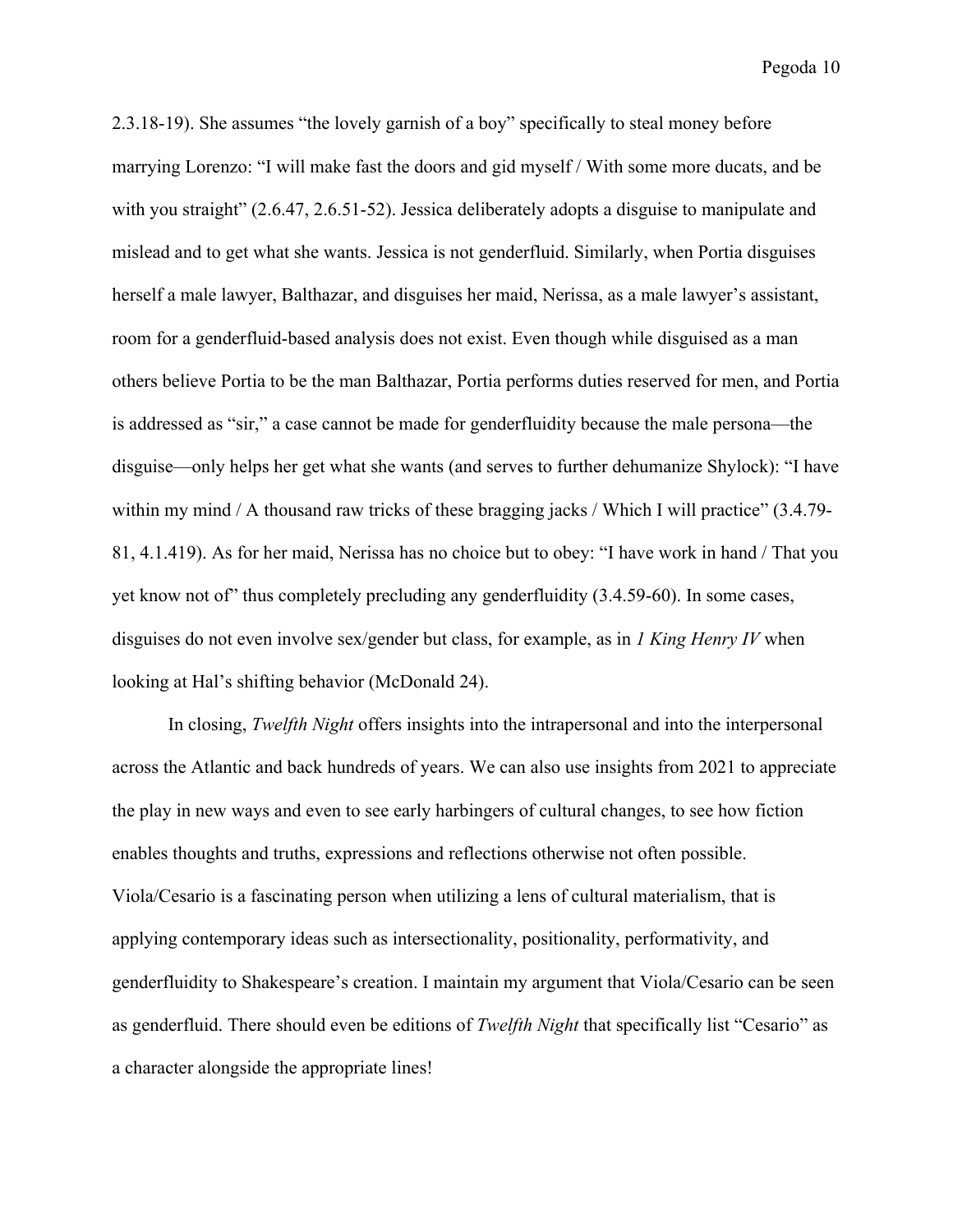The reading articulated in this essay would almost assuredly be wholly unfamiliar to Shakespeare or his original audiences, not to mention readers beyond just several decades ago. "Genderfluidity" is a historical anachronism when uncritically applied to *Twelfth Night*, especially given codified rules surrounding clothing, class and gender, and one's appropriate place (McDonald 10). Further, working from theories such as the Sapir-Whorf Hypothesis, "genderfluidity" and "positionality," along with the other concepts used throughout this essay, would further be unintelligible to most readers in most times and places. My deconstructionist reading creates new and exciting questions, promotes inclusion, and "compounds complacent distinctions between appearance and reality, and suggests that the sexual [and gender] identity of Viola…[is] much more complex…[than] trite dichotomies" (Ryan 515). And thus, my reading of *Twelfth Night* summons us to reconsider our assumptions about Early Modern England. Shakespeare created a work over four hundred years ago that now invites a reading of genderfluidity. He would not recognize this notion but the early, early groundwork for such ideas is present in *Twelfth Night*.

While classified as a comedy, *Twelfth Night*'s "final scene is more moving than funny," as bonds between Viola and Sebastian are reestablished, bonds between Cesario and Orsino are broken, and bonds between Viola and Orsino are established (Potter 14). And thus, I close with thoughts of worry for Viola/Cesario. Cesario had opportunities to meet others, to get in fights, and to move about the world. As a man, Cesario's possible opportunities are certainly shaped by history and by the historical unconsciousness (Zeddies 211-229). But as a woman, marriage to Orsino *is* Viola's option.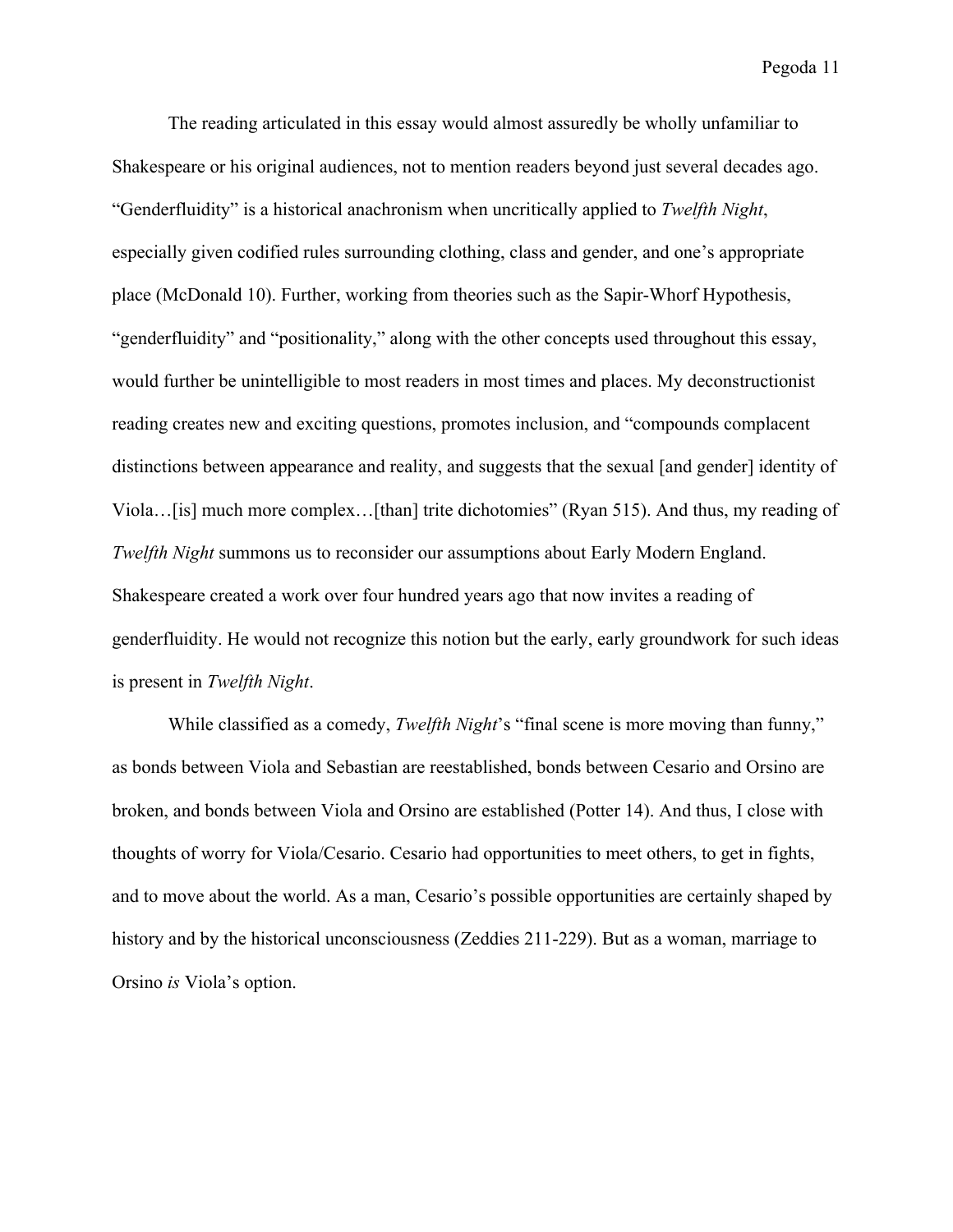## Works Cited

- Ake, Jami. "Glimpsing A 'Lesbian' Poetics in *Twelfth Night*." *Studies in English Literature, 1500-1900*, vol. 43, no. 2, 2003, pp. 375-394.
- Amado, Andrés R. "In Defense of Performativity: How 'Performativity' Helps Us Understand the World Around Us," 12 June 2021, *Conceptions Review*, conceptionsreview.com/indefense-of-performativity/. Accessed 6 Sept. 2021.
- Barthes, Roland. "The Death of an Author." *Image, Music, Text*, edited by Stephen Heath, Hill and Wang, 1977, pp. 142-148.
- Carroll, William C. "Romantic Comedies." *Shakespeare: An Oxford Guide*, edited by Stanley Wells and Lena Cowen Orlin, Oxford UP, 2003, pp. 175-192.
- Charles, Casey. "Gender Trouble in *Twelfth Night*." *Theatre Journal*, vol. 49, no. 2, 1997, pp. 121-141.
- Collins, Patricia Hill and Sirma Bilge. *Intersectionality (Key Concepts)*. 2nd ed., Polity, 2020.
- Dent, Jonathan. "New Words Notes September 2016," 12 Sept. 2016, *Oxford University Press*, public.oed.com/blog/september-2016-update-new-words-notes/. Accessed 30 Sept. 2021.
- Katz-Wise, Sara L. "Genderfluidity: What it Means and Why Support Matters," 3 Dec. 2020, *Harvard Health Publishing*, health.harvard.edu/blog/gender-fluidity-what-it-means-andwhy-support-matters-2020120321544. 30 Sept. 2021.
- Kietzman, Mary Jo. "Will Personified: Viola as Actor-Author in *Twelfth Night*." *Criticism*, vol. 54, no. 2, 2012, pp. 257-289.
- Kimbrough, Robert. "Androgyny Seen Through Shakespeare's Disguise." *Shakespeare Quarterly*, vol. 33, no. 1, 1982, pp. 17-33.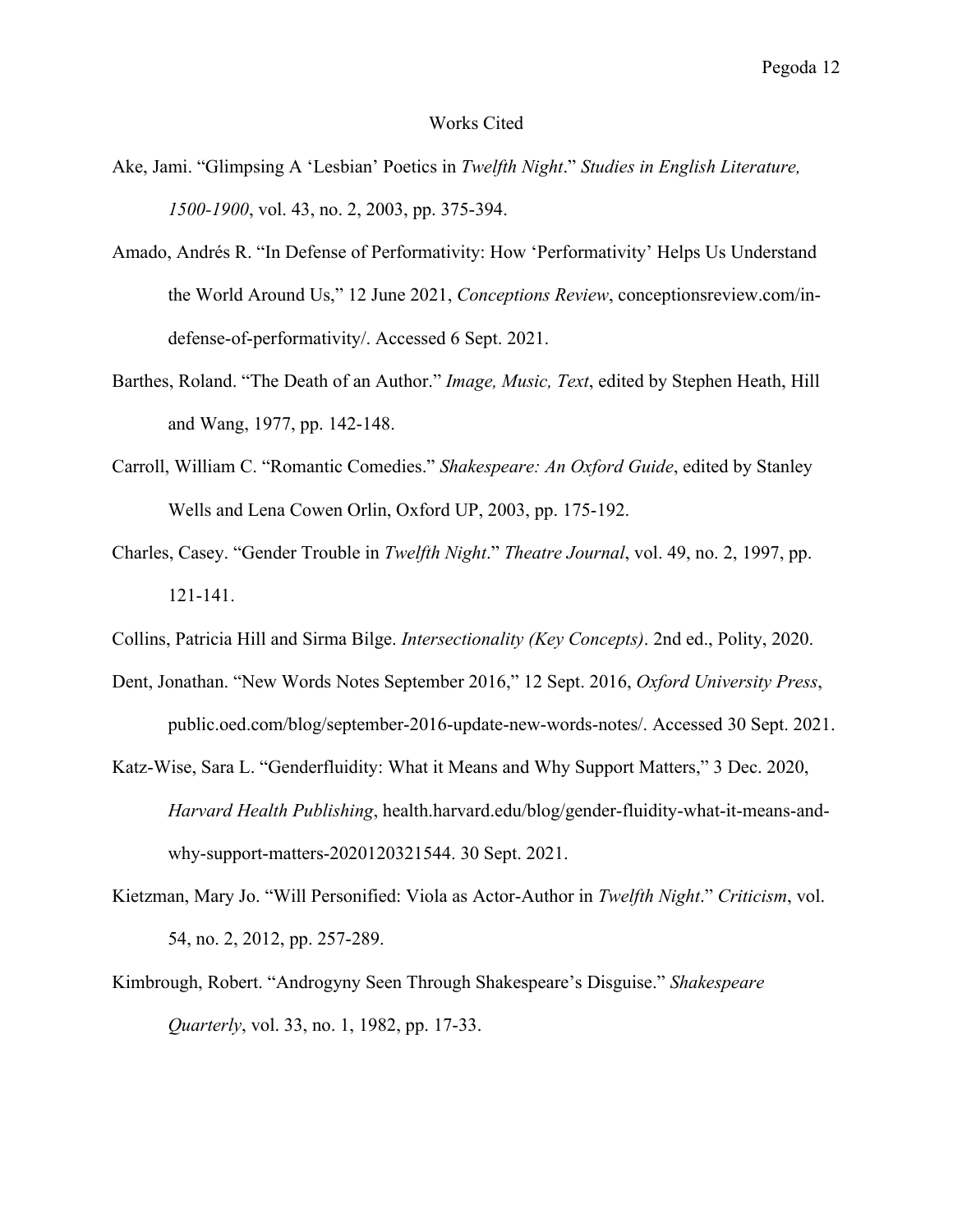- Kreider, P. V. "The Mechanics of Disguise in Shakespeare's Plays." *The Shakespeare Association Bulletin*, vol. 9, no. 4, 1934, pp. 167-180.
- Maher, Frances A. and Mary Kay Tetreault. "Frames of Positionality: Constructing Meaningful Dialogues about Gender and Race." *Anthropological Quarterly*, vol. 66, no. 3, 1993, pp. 118-126.
- Lindheim, Nancy. "Rethinking Sexuality and Class in *Twelfth Night*." *University of Toronto Quarterly*, vol. 76, no. 2, 2007, pp. 679-713.
- McDonald, Heather. *The Use of Disguise in Shakespeare's Plays*. 2014. Southern Connecticut State University, MA thesis.
- Paramo, Michael. "An Introduction to Attraction: It's More Than Sexual," 28 Dec. 2017, *Michael Paramo*, medium.com/@Michael\_Paramo/an-introduction-to-attraction-itsmore-than-sexual-c860067a84f9. Accessed 7 Sept. 2021.
- Pegoda, Andrew Joseph. "Cripnormativity: How We Think (and Don't Think) About Disability," 6 Feb. 2021, *The Left Gazette*, medium.com/the-left-gazette/cripnormativity-an-essayabout-how-we-think-and-dont-think-about-disability-a51c8a4b49e1. Accessed 6 Sept. 2021.
- Potter, Lois. "Why Study Shakespeare." *Shakespeare: An Oxford Guide*, edited by Stanley Wells and Lena Cowen Orlin, Oxford UP, 2003, pp. 9-19.
- Ryan, Kiernan. "Deconstruction." *Shakespeare: An Oxford Guide*, edited by Stanley Wells and Lena Cowen Orlin, Oxford UP, 2003, pp. 508-524.
- Scragg, Leah. "Source Study." *Shakespeare: An Oxford Guide*, edited by Stanley Wells and Lena Cowen Orlin, Oxford UP, 2003, pp. 373-390.